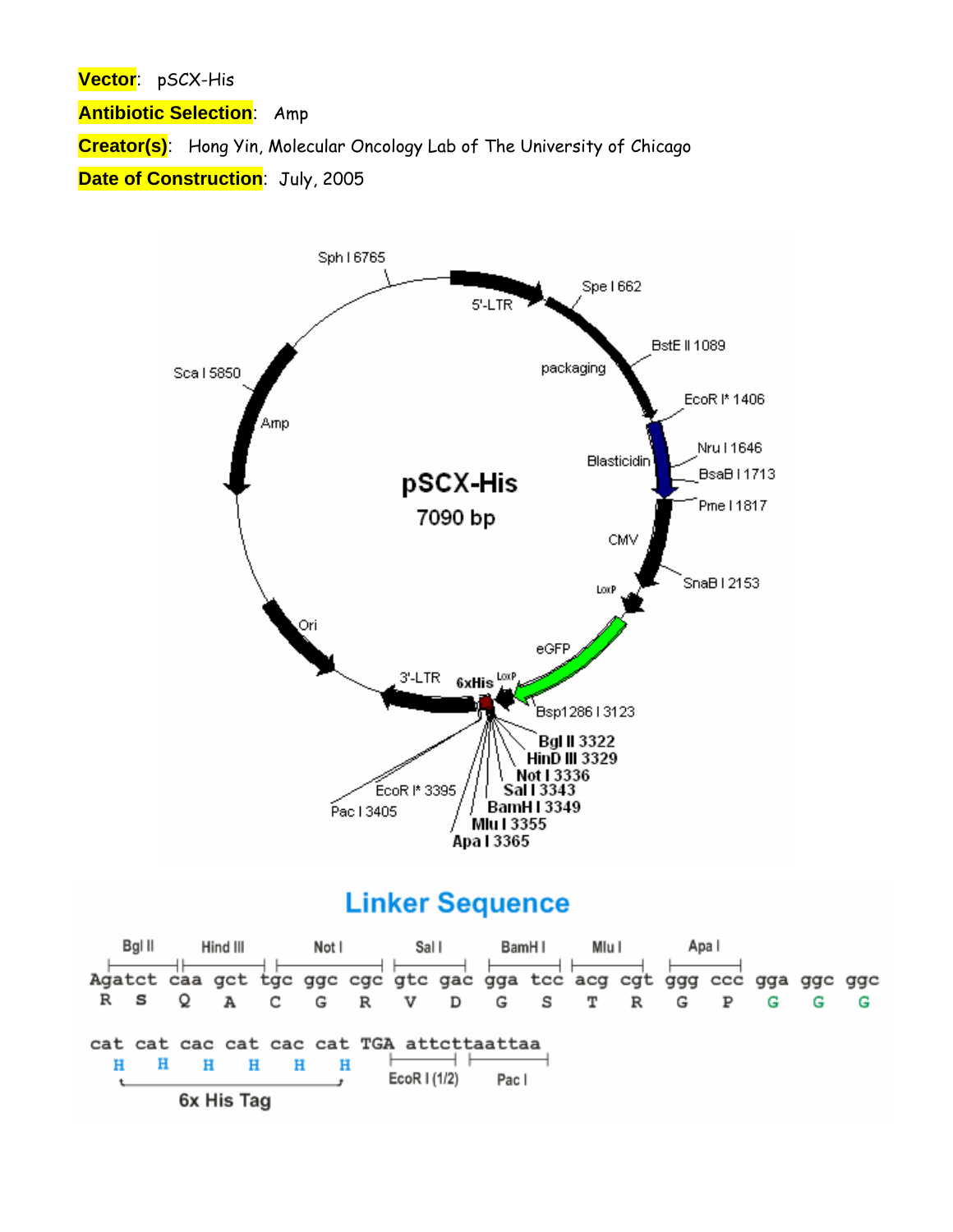## **pSCX-His Full-Length Sequence**

TGAAAGACCC CACCTGTAGG TTTGGCAAGC TAGCTTAAGT AACGCCATTT TGCAAGGCATGGAAAATACATAACTGAGAA TAGAGAAGTT CAGATCAAGG TTAGGAACAG AGAGACAGCAGAATATGGGC CAAACAGGAT ATCTGTGGTAAGCAGTTCCT GCCCCGGCTCAGGGCCAAGAACAGATGGTCCCCAGATGCGGTCCCGCCCTCAGCAGTTTCTAGAGAACCATCAGATGTTTCCAGG GTGCCCCAAGGACCTGAAATGACCCTGTGCCTTATTTGAACTAACCAATCAGTTCGCTTCTCGCTTCTGTTCGCGCGCTTCTGCT CCCCGAGCTC AATAAAAGAG CCCACAACCCCTCACTCGGC GCGCCAGTCC TCCGATAGAC TGCGTCGCCCGGGTACCCGT ATTCCCAATAAAGCCTCTTG CTGTTTGCAT CCGAATCGTG GACTCGCTGA TCCTTGGGAG GGTCTCCTCAGATTGATTGA CTGCCCACCT CGGGGGTCTT TCATTTGGAG GTTCCACCGA GATTTGGAGACCCCTGCCCA GGGACCACCGACCCCCCCGC CGGGAGGTAA GCTGGCCAGC GGTCGTTTCGTGTCTGTCTC TGTCTTTGTG CGTGTTTGTG CCGGCATCTAATGTTTGCGC CTGCGTCTGTACTAGTTAGC TAACTAGCTC TGTATCTGGC GGACCCGTGG TGGAACTGAC GAGTTCTGAACACCCGGCCG CAACCCTGGG AGACGTCCCA GGGACTTTGG GGGCCGTTTT TGTGGCCCGACCTGAGGAAG GGAGTCGATGTGGAATCCGA CCCCGTCAGG ATATGTGGTT CTGGTAGGAGACGAGAACCT AAAACAGTTC CCGCCTCCGT CTGAATTTTTGCTTTCGGTT TGGAACCGAAGCCGCGCGTC TTGTCTGCTG CAGCGCTGCA GCATCGTTCT GTGTTGTCTC TGTCTGACTGTGTTTCTGTA TTTGTCTGAA AATTAGGGCC AGACTGTTAC CACTCCCTTA AGTTTGACCTTAGGTCACTG GAAAGATGTCGAGCGGATCG CTCACAACCA GTCGGTAGAT GTCAAGAAGAGACGTTGGGT TACCTTCTGC TCTGCAGAAT GGCCAACCTTTAACGTCGGA TGGCCGCGAGACGGCACCTT TAACCGAGAC CTCATCACCC AGGTTAAGAT CAAGGTCTTT TCACCTGGCCCGCATGGACA CCCAGACCAG GTCCCCTACA TCGTGACCTG GGAAGCCTTG GCTTTTGACCCCCCTCCCTG GGTCAAGCCCTTTGTACACC CTAAGCCTCC GCCTCCTCTT CCTCCATCCGCCCCGTCTCT CCCCCTTGAA CCTCCTCGTT CGACCCCGCCTCGATCCTCC CTTTATCCAGCCCTCACTCCTTCTCTAGGCGCCG**GAATTC**ACCATGGCCAAGCCTTTGTCTCAAGAAGAATCCACCCTCATTGAA AGAGCAACGGCTACAATCAACAGCATCCCCATCTCTGAAGACTACAGCGTCGCCAGCGCAGCTCTCTCTAGCGACGGCCGCATCT TCACTGGTGTCAATGTATATCATTTTACTGGGGGACCTTGTGCAGAACTCGTGGTGCTGGGCACTGCTGCTGCTGCGGCAGCTGG CAACCTGACTTGTATCGTCGCGATCGGAAATGAGAACAGGGGCATCTTGAGCCCCTGCGGACGGTGCCGACAGGTGCTTCTCGAT CTGCATCCTGGGATCAAAGCCATAGTGAAGGACAGTGATGGACAGCCGACGGCAGTTGGGATTCGTGAATTGCTGCCCTCTGGTT ATGTGTGGGAGGGCtaa**gtttaaac**AATAGTAATCAATTACGGGGTCATTAGTTCATAGCCCATATATGGAGTTCCGCGTTACAT AACTTACGGTAAATGGCCCGCCTGGCTGACCGCCCAACGACCCCCGCCCATTGACGTCAATAATGACGTATGTTCCCATAGTAAC GCCAATAGGGACTTTCCATTGACGTCAATGGGTGGAGTATTTACGGTAAACTGCCCACTTGGCAGTACATCAAGTGTATCATATG CCAAGTACGCCCCCTATTGACGTCAATGACGGTAAATGGCCCGCCTGGCATTATGCCCAGTACATGACCTTATGGGACTTTCCTA CTTGGCAGTACATCTACGTATTAGTCATCGCTATTACCATGGTGATGCGGTTTTGGCAGTACATCAATGGGCGTGGATAGCGGTT TGACTCACGGGGATTTCCAAGTCTCCACCCCATTGACGTCAATGGGAGTTTGTTTTGGCACCAAAATCAACGGGACTTTCCAAAA TGTCGTAACAACTCCGCCCCATTGACGCAAATGGGCGGTAGGCGTGTACGGTGGGAGGTCTATATAAGCAGAGCTGGTTTAGTGA ACCGTCAGATCCGctagaCCGATCATATTCAATAACCCTTAATATAACTTCGTATAATGTATGCTATACGAAGTTATTAGGTCTG AAGAGGAGTTTACGTCCA GCCAAGCtct agCGCCACC**atg**gtgagcaa gggcgaggagctgttcaccg gggtggtgcc catcctggtc gagctggacg gcgacgtaaa cggccacaag ttcagcgtgt ccggcgaggg cgagggcgat gccacctacg gcaagctgac cctgaagttc atctgcacca ccggcaagct gcccgtgccc tggcccaccc tcgtgaccac cctgacctac ggcgtgcagt gcttcagccg ctaccccgac cacatgaagc agcacgactt cttcaagtcc gccatgcccg aaggctacgt ccaggagcgc accatcttct tcaaggacga cggcaactac aagacccgcg ccgaggtgaa gttcgagggc gacaccctgg tgaaccgcat cgagctgaag ggcatcgact tcaaggagga cggcaacatc ctggggcaca agctggagta caactacaac agccacaacg tctatatcat ggccgacaag cagaagaacg gcatcaaggt gaacttcaag atccgccaca acatcgagga cggcagcgtg cagctcgccg accactacca gcagaacacc cccatcggcg acggccccgt gctgctgccc gacaaccact acctgagcac ccagtccgcc ctgagcaaag accccaacga gaagcgcgat cacatggtcc tgctggagtt cgtgaccgcc gccgggatca ctctcggcat ggacgagctg tacaag**taa**c **TGA**C**TAG**GCG CGTGATCCGGAACCCTTAATATAACTTCGTATAATGTATGCTATACGAAGTTATTAGGTCCCTCGAAGAGGTTCACTagatctCa agctt **gcgg ccg cgt cga cgg atc cA CGC GT GGGCCC** gga ggc ggc cat cat cac cat cac cat TGA attc **ttaattaa CGAT**AA AATAAAAGATTTTATTTAGTCTCCAGAAAAAGGGGGGAAT GAAAGACCCCACCTGTAGGTTTGGCAAGCTAGCTTAAGTAACGCCATTTTGCAAGGCATGGAAAATACATAACTGAGAATAGAGA AGTTCAGATCAAGGTTAGGAACAGAGAGACAGCAGAATATGGGCCAAACAGGATATCTGTGGTAAGCAGTTCCTGCCCCGGCTCA GGGCCAAGAACAGATGGTCCCCAGATGCGGTCCCGCCCTCAGCAGTTTCTAGAGAACCATCAGATGTTTCCAGGGTGCCCCAAGG ACCTGAAATGACCCTGTGCCTTATTTGAACTAACCAATCAGTTCGCTTCTCGCTTCTGTTCGCGCGCTTCTGCTCCCCGAGCTCA ATAAAAGAGCCCACAACCCCTCACTCGGCGCGCCAGTCCTCCGATAGACTGCGTCGCCCGGGTACCCGTGTATCCAATAAACCCT CTTGCAGTTGCATCCGACTTGTGGTCTCGCTGTTCCTTGGGAGGGTCTCCTCTGAGTGATTGACTACCCGTCAGCGGGGGTCTTT CATGGGTAACAGTTTCTTGAAGTTGGAGAACAACATTCTGAGGGTAGGAGTCGAATATTAAGTAATCCTGACTCAATTAGCCACT GTTTT GAATCCACATACTCCAATAC TCCTGAAATA GTTCATTATG GACAGCGCAGAAGAGCTGGG GAGAATTAAT TCGTAATCAT GGTCATAGCTGTTTCCTGTG TGAAATTGTTATCCGCTCAC AATTCCACAC AACATACGAG CCGGAAGCAT AAAGTGTAAAGCCTGGGGTGCCTAATGAGTGAGCTAACTCACATTAATTGCGTTGCGCTCACTGCCCGCTTTCCAGTCGGGAAAC CTGTC GTGCCAGCTGCATTAATGAA TCGGCCAACG CGCGGGGAGA GGCGGTTTGCGTATTGGGCG CTCTTCCGCT TCCTCGCTCA CTGACTCGCTGCGCTCGGTC GTTCGGCTGCGGCGAGCGGT ATCAGCTCAC TCAAAGGCGG TAATACGGTT ATCCACAGAA TCAGGGGATAACGCAGGAAA GAACATGTGAGCAAAAGGCC AGCAAAAGGC CAGGAACCGT AAAAAGGCCGCGTTGCTGGC GTTTTTCCATAGGCTCCGCC CCCCTGACGA GCATCACAAA AATCGACGCTCAAGTCAGAG GTGGCGAAAC CCGACAGGAC TATAAAGATACCAGGCGTTT CCCCCTGGAAGCTCCCTCGT GCGCTCTCCT GTTCCGACCC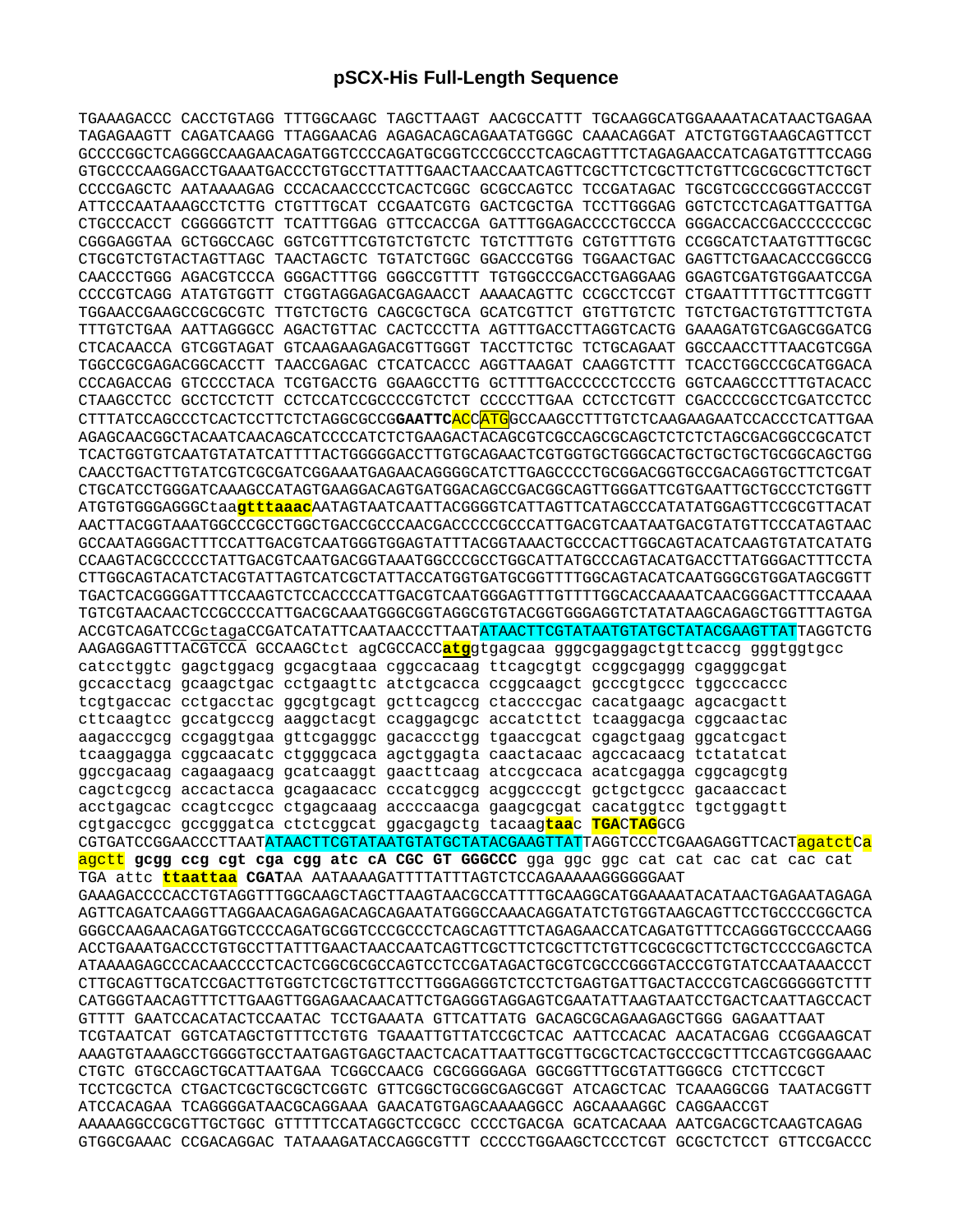TGCCGCTTAC CGGATACCTG TCCGCCTTTCTCCCTTCGGG AAGCGTGGCGCTTTCTCATA GCTCACGCTG TAGGTATCTC AGTTCGGTGTAGGTCGTTCG CTCCAAGCTGGGCTGTGTGC ACGAACCCCC CGTTCAGCCC GACCGCTGCGCCTTATCCGG TAACTATCGT CTTGAGTCCA ACCCGGTAAGACACGACTTA TCGCCACTGGCAGCAGCCAC TGGTAACAGG ATTAGCAGAG CGAGGTATGT AGGCGGTGCT ACAGAGTTCTTGAAGTGGTG GCCTAACTACGGCTACACTA GAAGGACAGT ATTTGGTATC TGCGCTCTGCTGAAGCCAGT TACCTTCGGAAAAAGAGTTG GTAGCTCTTG ATCCGGCAAA CAAACCACCGCTGGTAGCGG TGGTTTTTTT GTTTGCAAGC AGCAGATTACGCGCAGAAAA AAAGGATCTCAAGAAGATCC TTTGATCTTT TCTACGGGGT CTGACGCTCA GTGGAACGAA AACTCACGTTAAGGGATTTT GGTCATGAGATTATCAAAAA GGATCTTCAC CTAGATCCTT TTAAATTAAAAATGAAGTTT TAAATCAATCTAAAGTATAT ATGAGTAAAC TTGGTCTGAC AGTTACCAATGCTTAATCAG TGAGGCACCT ATCTCAGCGA TCTGTCTATTTCGTTCATCC ATAGTTGCCTGACTCCCCGT CGTGTAGATA ACTACGATAC GGGAGGGCTT ACCATCTGGC CCCAGTGCTGCAATGATACC GCGAGACCCA CGCTCACCGG CTCCAGATTTATCAGCAATA AACCAGCCAGCCGGAAGGGC CGAGCGCAGAAGTGGTCCTG CAACTTTATC CGCCTCCATC CAGTCTATTAATTGTTGCCG GGAAGCTAGA GTAAGTAGTT CGCCAGTTAATAGTTTGCGC AACGTTGTTGCCATTGCTAC AGGCATCGTG GTGTCACGCT CGTCGTTTGG TATGGCTTCA TTCAGCTCCGGTTCCCAACG ATCAAGGCGA GTTACATGAT CCCCCATGTTGTGCAAAAAA GCGGTTAGCTCCTTCGGTCC TCCGATCGTTGTCAGAAGTA AGTTGGCCGC AGTGTTATCA CTCATGGTTATGGCAGCACT GCATAATTCT CTTACTGTCA TGCCATCCGTAAGATGCTTT TCTGTGACTGGTGAGTACTC AACCAAGTCA TTCTGAGAAT AGTGTATGCG GCGACCGAGT TGCTCTTGCCCGGCGTCAAT ACGGGATAAT ACCGCGCCAC ATAGCAGAACTTTAAAAGTG CTCATCATTGGAAAACGTTC TTCGGGGCGAAAACTCTCAA GGATCTTACC GCTGTTGAGA TCCAGTTCGATGTAACCCAC TCGTGCACCC AACTGATCTT CAGCATCTTTTACTTTCACC AGCGTTTCTGGGTGAGCAAA AACAGGAAGG CAAAATGCCG CAAAAAAGGG AATAAGGGCG ACACGGAAATGTTGAATACT CATACTCTTC CTTTTTCAAT ATTATTGAAGCATTTATCAG GGTTATTGTCTCATGAGCGG ATACATATTTGAATGTATTT AGAAAAATAA ACAAATAGGG GTTCCGCGCACATTTCCCCG AAAAGTGCCA CCTGACGTCT AAGAAACCATTATTATCATG ACATTAACCTATAAAAATAG GCGTATCACG AGGCCCTTTC GTCTCGCGCG TTTCGGTGAT GACGGTGAAAACCTCTGACA CATGCAGCTC CCGGAGACGG TCACAGCTTGTCTGTAAGCG GATGCCGGGAGCAGACAAGC CCGTCAGGGCGCGTCAGCGG GTGTTGGCGG GTGTCGGGGC TGGCTTAACTATGCGGCATC AGAGCAGATT GTACTGAGAG TGCACCATATGCGGTGTGAA ATACCGCACAGATGCGTAAG GAGAAAATAC CGCATCAGGC GCCATTCGCC ATTCAGGCTG CGCAACTGTTGGGAAGGGCG ATCGGTGCGG GCCTCTTCGC TATTACGCCAGCTGGCGAAA GGGGGATGTGCTGCAAGGCG ATTAAGTTGGGTAACGCCAG GGTTTTCCCA GTCACGACGT TGTAAAACGACGGCGCAAGG AATGGTGCAT GCAAGGAGAT GGCGCCCAACAGTCCCCCGG CCACGGGGCCTGCCACCATA CCCACGCCGA AACAAGCGCT CATGAGCCCG AAGTGGCGAG CCCGATCTTCCCCATCGGTG ATGTCGGCGA TATAGGCGCC AGCAACCGCACCTGTGGCGC CGGTGATGCCGGCCACGATG CGTCCGGCGTAGAGGCGATT AGTCCAATTT GTTAAAGACA GGATATCAGTGGTCCAGGCT CTAGTTTTGA CTCAACAATA TCACCAGCTGAAGCCTATAG AGTACGAGCCATAGATAAAA TAAAAGATTT TATTTAGTCT CCAGAAAAAG GGGGGAA

|                                 |                   |      |         | Unique enzymes in pSCX-His: |      |                                               |         |      | 1683 | 1871 | 1899 | 1911 |
|---------------------------------|-------------------|------|---------|-----------------------------|------|-----------------------------------------------|---------|------|------|------|------|------|
|                                 |                   |      |         |                             |      |                                               |         |      | 1925 | 2092 | 2183 | 2216 |
|                                 |                   |      |         |                             |      |                                               |         |      | 2320 | 2341 | 2402 | 2732 |
| Spe I                           | A CTAG, T         |      | 662     |                             |      |                                               |         |      | 2773 | 2840 | 2879 | 3017 |
| BstE II                         | G`GTNAC, C        |      | 1089    |                             |      |                                               |         |      | 3130 | 3190 | 3193 | 3335 |
| Bbv II                          | GAAGAC 7/11       |      | 1499    |                             |      |                                               |         |      | 3339 | 3371 | 3651 | 3657 |
| Bbs I                           | GAAGAC 8/12       |      | 1500    |                             |      |                                               |         |      | 3953 | 4167 | 4270 | 4326 |
| Nru I                           | TCG CGA           |      | 1646    |                             |      |                                               |         |      | 4336 | 4360 | 4403 | 4410 |
| BsaB I                          | GATNN NNATC       |      | 1713    |                             |      |                                               |         |      | 4431 | 4522 | 4550 | 4677 |
|                                 |                   |      |         |                             |      |                                               |         |      | 4696 | 4817 | 4927 | 5062 |
| Pme I                           | CTTT AAAC         |      | 1817    |                             |      |                                               |         |      | 5071 | 5433 | 5524 | 5715 |
| BsaA I                          | YAC GTR           |      | 2153    |                             |      |                                               |         |      | 5761 | 5882 | 5926 | 6003 |
| SnaB I                          | TAC GTA           |      | 2153    |                             |      |                                               |         |      | 6112 | 6211 | 6258 | 6432 |
| Bsp1286 I                       | G, DGCH C         |      | 3123    |                             |      |                                               |         |      | 6471 | 6481 | 6507 | 6545 |
| BspM II                         | T CCGG, A         |      | 3250    |                             |      |                                               |         |      | 6558 | 6584 | 6641 | 6900 |
| Bgl II                          | A GATC, T         |      | 3322    |                             |      |                                               | Afl II  | (3)  | 35   | 1008 | 3487 |      |
| HinD III                        | A AGCT, T         |      | 3329    |                             |      |                                               | Afl III | (2)  | 3355 | 4477 |      |      |
| Not I                           | GC 'GGCC, GC      |      | 3336    |                             |      |                                               | Aha II  | (12) | 744  | 1400 | 1935 | 1988 |
| Sal I                           | G`TCGA, C         |      | 3343    |                             |      |                                               |         |      | 2071 | 2257 | 5907 | 6289 |
| Acc I                           | GT `MK, AC        |      | 3344    |                             |      |                                               |         |      | 6593 | 6776 | 6890 | 6911 |
| HinC II                         | GTY RAC           |      | 3345    |                             |      |                                               | Ahd I   | (4)  | 1022 | 3900 | 3946 | 5370 |
| Hind II                         | GTY RAC           |      | 3345    |                             |      |                                               | Alu I   | (38) | 30   | 34   | 338  | 582  |
| BamH I                          | G`GATC, C         |      | 3349    |                             |      |                                               |         |      | 670  | 678  | 1517 | 1622 |
| Mlu I                           | A CGCG, T         |      | 3355    |                             |      |                                               |         |      |      |      |      |      |
| Bsp120 I                        | G`GGCC, C         |      | 3361    |                             |      |                                               |         |      | 2379 | 2500 | 2534 | 2567 |
| Apa I                           | G, GGCC `C        |      | 3365    |                             |      |                                               |         |      | 2639 | 2672 | 2888 | 2936 |
| Sca I                           | AGT ACT           |      | 5850    |                             |      |                                               |         |      | 3047 | 3221 | 3331 | 3482 |
| Sph I                           | $G$ , CAT $G$ $C$ |      | 6765    |                             |      |                                               |         |      | 3486 | 3790 | 4109 | 4142 |
| Number of enzymes = $24$        |                   |      |         |                             |      |                                               |         |      | 4237 | 4301 | 4419 | 4645 |
|                                 |                   |      |         |                             |      |                                               |         |      | 4735 | 4781 | 5038 | 5559 |
|                                 |                   |      |         |                             |      | The following enzymes do not cut in pSCX-His: |         |      | 5659 | 5722 | 6401 | 6420 |
|                                 |                   |      |         |                             |      |                                               |         |      | 6665 | 7021 |      |      |
| Age I                           | Avr II            |      | Bcl I   | Blp I                       |      | BsiC I                                        | Alw I   | (18) | 455  | 1053 | 1359 | 1729 |
| BsiW I                          | Bsm I             |      | BspM I  | Bst1107 I                   |      | BstB I                                        |         |      | 2394 | 3009 | 3206 | 3243 |
| BstX I                          | Cla I             |      | Dra III | Eco72 I                     |      |                                               |         |      | 3345 | 3356 | 5039 | 5125 |
| Fse I                           |                   |      |         | Nsi I                       |      | Esp I<br>PaeR7 I                              |         |      | 5125 | 5222 | 5223 | 5687 |
| PflM I                          | Hpa I             |      | Mun I   |                             |      | Sfi I                                         |         |      | 6002 | 6008 |      |      |
|                                 | Pml I             |      | Rsr II  | Sac II                      |      |                                               | AlwN I  | (3)  | 159  | 3611 | 4893 |      |
| Spl I                           | Srf I             |      | Stu I   | Xca I                       |      | Xcm I                                         | Apa I   | (1)  | 3365 |      |      |      |
|                                 |                   |      |         |                             |      |                                               | ApaL I  | (3)  | 4791 | 6037 | 6534 |      |
|                                 |                   |      |         |                             |      |                                               | Apo I   | (3)  | 874  | 1406 | 3395 |      |
| pSCX-His: sites sorted by name: |                   |      |         |                             |      |                                               | Asc I   | (2)  | 370  | 3822 |      |      |
|                                 |                   |      |         |                             |      |                                               | Ase I   | (4)  | 4120 | 4248 | 4307 | 5542 |
| Aat II                          | (6)               | 747  | 1938    | 1991                        | 2074 |                                               | Asp718  | (2)  | 403  | 3855 |      |      |
|                                 |                   | 2260 | 6292    |                             |      |                                               | Ava I   | (5)  | 333  | 399  | 500  | 3785 |
| Acc I                           | (1)               | 3344 |         |                             |      |                                               |         |      | 3851 |      |      |      |
| Acc65 I                         | (2)               | 403  | 3855    |                             |      |                                               | Ava II  | (15) | 188  | 201  | 256  | 553  |
| Aci I                           | (76)              | 199  | 205     | 568                         | 590  |                                               |         |      | 692  | 1221 | 1574 | 3170 |
|                                 |                   | 690  | 729     | 862                         | 903  |                                               |         |      | 3301 | 3640 | 3653 | 3708 |
|                                 |                   | 1044 | 1135    | 1201                        | 1300 |                                               |         |      | 5508 | 5730 | 6985 |      |
|                                 |                   | 1319 | 1357    | 1534                        | 1616 |                                               | BamH I  | (1)  | 3349 |      |      |      |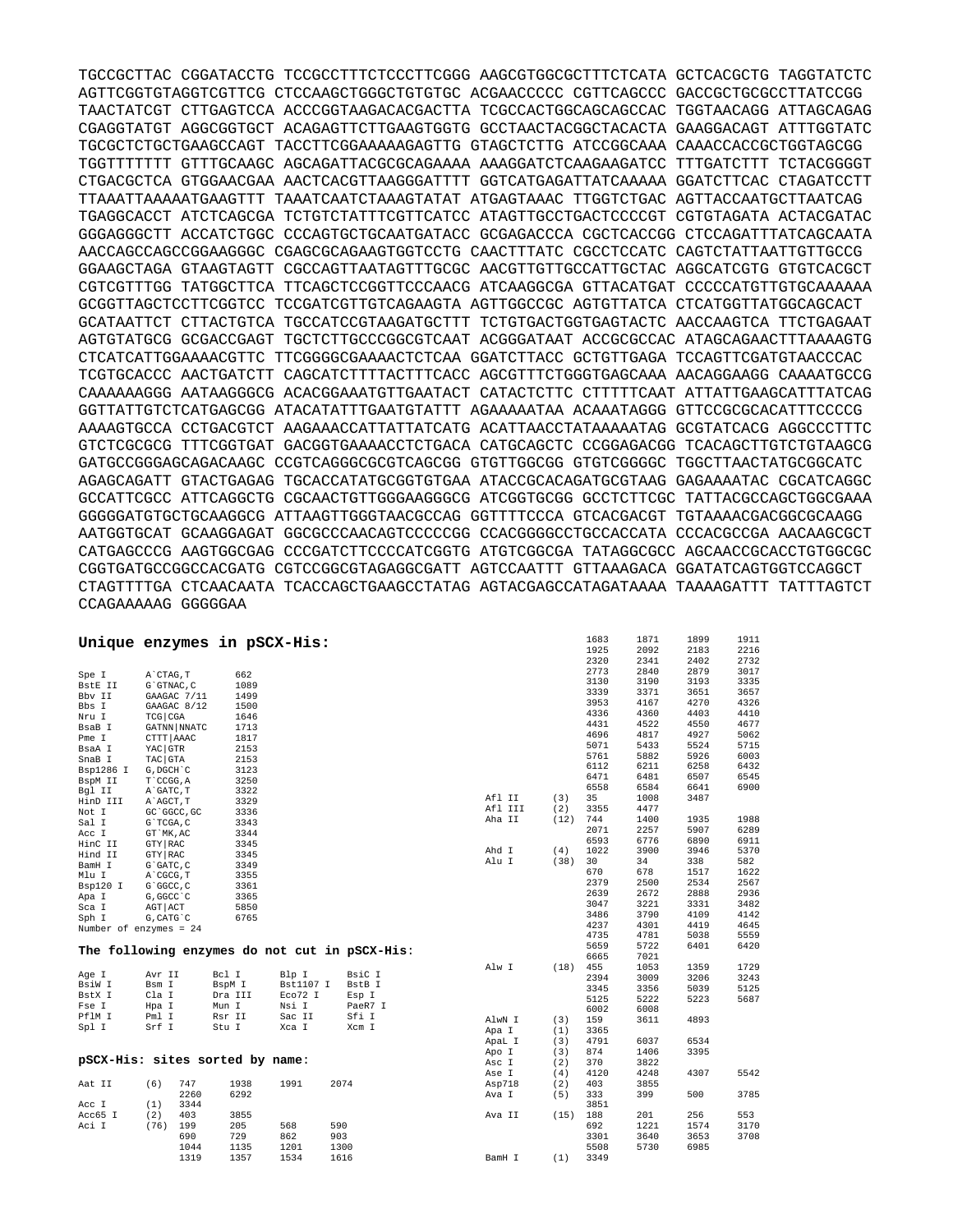| Ban I     | (15) | 246          | 403          | 1144         | 1399         |                 |            | 4324         | 4326         | 4524         | 5105         |
|-----------|------|--------------|--------------|--------------|--------------|-----------------|------------|--------------|--------------|--------------|--------------|
|           |      | 1689         | 2278         | 2549         | 3698         |                 |            | 5435         | 5928         | 6260         | 6360         |
|           |      | 3855<br>6775 | 4221<br>6889 | 5318<br>6910 | 6592         | BstY I          | (10)       | 6362<br>2398 | 6465<br>3013 | 3322         | 3349         |
| Ban II    | (8)  | 340          | 353          | 1679         | 3365         |                 |            | 5118         | 5129         | 5215         | 5227         |
|           |      | 3792         | 3805         | 6842         | 6856         |                 |            | 5995         | 6012         |              |              |
| Bbe I     | (5)  | 1403         | 6596         | 6779         | 6893         | Bsu36 I         | (2)        | 783          | 1020         |              |              |
|           |      | 6914         |              |              |              | Cac8 I          | (39)       | 28           | 32           | 321          | 372          |
| Bbs I     | (1)  | 1500         |              |              |              |                 |            | 584          | 588          | 633          | 652          |
| Bbv I     | (12) | 933          | 941          | 1526         | 1631         |                 |            | 1201         | 1510         | 1624         | 1899         |
|           |      | 2765         | 3049         | 3056         | 4896         |                 |            | 2092         | 2637         | 2670         | 2718         |
|           |      | 4899         | 5105         | 5799         | 6410         |                 |            | 3042         | 3049         | 3333         | 3480         |
| Bbv II    | (1)  | 1499         |              |              |              |                 |            | 3484         | 3773         | 3824         | 4270         |
| Bcn I     | (17) | 166          | 401          | 402          | 573          |                 |            | 4299         | 4408         | 4494         | 4531         |
|           |      | 726          | 2544         | 3198         | 3366         |                 |            | 5091         | 5482         | 6495         | 6643         |
|           |      | 3618         | 3853         | 3854         | 4858         |                 |            | 6663         | 6667         | 6763         | 6804         |
|           |      | 5554         | 5905         | 6406         | 6441         |                 |            | 6852         | 6894         | 6924         |              |
|           |      | 6792         |              |              |              | Cfr10 I         | (5)        | 631          | 2664         | 5450         | 6913         |
| Bfa I     | (16) | 31           | 221<br>1524  | 663<br>2405  | 675<br>2503  | Csp6 I          |            | 6922<br>404  |              | 1285         | 2031         |
|           |      | 1396<br>3238 | 3320         |              | 3673         |                 | (15)       | 2056         | 660<br>2111  | 2144         | 2195         |
|           |      | 4972         | 5225         | 3483<br>5560 | 6995         |                 |            | 2352         | 2942         | 3224         | 3856         |
| Bgl I     | (5)  | 1903         | 2025         | 2096         | 5490         |                 |            | 5849         | 6525         | 7036         |              |
|           |      | 6608         |              |              |              | Dde I           | (21)       | 75           | 169          | 210          | 478          |
| Bgl II    | (1)  | 3322         |              |              |              |                 |            | 783          | 1020         | 1292         | 1810         |
| Bpm I     | (5)  | 2958         | 3198         | 3420         | 5440         |                 |            | 3117         | 3135         | 3527         | 3621         |
|           |      | 7058         |              |              |              |                 |            | 3662         | 3931         | 4002         | 4752         |
| Bsa I     | (6)  | 478          | 532          | 1151         | 3908         |                 |            | 5161         | 5327         | 5867         | 6293         |
|           |      | 3929         | 5431         |              |              |                 |            | 6528         |              |              |              |
| BsaA I    | (1)  | 2153         |              |              |              | Dpn I           | (32)       | 95           | 461          | 1048         | 1180         |
| BsaB I    | (1)  | 1713         |              |              |              |                 |            | 1365         | 1649         | 1710         | 1724         |
| BsaH I    | (12) | 744          | 1400         | 1935         | 1988         |                 |            | 2400         | 2413         | 3015         | 3163         |
|           |      | 2071         | 2257         | 5907         | 6289         |                 |            | 3201         | 3249         | 3324         | 3351         |
|           |      | 6593         | 6776         | 6890         | 6911         |                 |            | 3547         | 5045         | 5120         | 5131         |
| BsaJ I    | (37) | 163<br>463   | 242<br>499   | 252<br>548   | 399<br>549   |                 |            | 5139<br>5675 | 5217<br>5693 | 5229<br>5739 | 5334<br>5997 |
|           |      | 696          | 735          | 736          | 748          |                 |            | 6014         | 6050         | 6635         | 6859         |
|           |      | 749          | 1169         | 1238         | 1247         | DpnII           | (32)       | 93           | 459          | 1046         | 1178         |
|           |      | 1267         | 1268         | 1413         | 1718         |                 |            | 1363         | 1647         | 1708         | 1722         |
|           |      | 2173         | 2512         | 2542         | 2682         |                 |            | 2398         | 2411         | 3013         | 3161         |
|           |      | 2845         | 2869         | 2924         | 3615         |                 |            | 3199         | 3247         | 3322         | 3349         |
|           |      | 3694         | 3704         | 3851         | 3914         |                 |            | 3545         | 5043         | 5118         | 5129         |
|           |      | 4216         | 4637         | 6711         | 6789         |                 |            | 5137         | 5215         | 5227         | 5332         |
|           |      | 6795         |              |              |              |                 |            | 5673         | 5691         | 5737         | 5995         |
| BsaW I    | (4)  | 3250         | 4683         | 4830         | 5661         |                 |            | 6012         | 6048         | 6633         | 6857         |
| BseR I    | (6)  | 466          | 1295         | 1334         | 2494         | Dra I           | (4)        | 1817         | 5236         | 5255         | 5947         |
|           |      | 2544         | 3917         |              |              | Drd I           | (3)        | 1502         | 4585         | 6454         |              |
| Bsg I     | (4)  | 1602         | 2642         | 2739         | 3063         | Dsa I           | (5)        | 696          | 1413         | 2173         | 2512         |
| BsiE I    | (10) | 594          | 729          | 1534         | 1650         |                 |            | 6795         |              |              |              |
|           |      | 3339         | 4393         | 4817         | 5740         | Eae I           | (14)       | 584          | 726          | 1111         | 1132         |
|           |      | 5889         | 6636         |              |              |                 |            | 1416         | 1531         | 2585         | 2974         |
| BsiHKA I  | (7)  | 340          | 3123         | 3792         | 4795         |                 |            | 3336         | 3372         | 4316         | 5758         |
|           |      | 5956         | 6041         | 6538         |              |                 |            | 6792         | 6924         |              |              |
| BsmA I    | (22) | 108<br>736   | 477<br>834   | 533<br>951   | 611<br>1075  | Eag I<br>Ear I  | (3)<br>(8) | 726<br>1072  | 1531<br>1313 | 3336<br>2471 | 3304         |
|           |      | 1134         | 1152         | 1330         | 1433         |                 |            | 4099         | 4361         | 6165         | 6653         |
|           |      | 2246         | 3437         | 3560         | 3907         | Eco47 III       | (2)        | 925          | 6831         |              |              |
|           |      | 3928         | 5432         | 6206         | 6359         | Eco57 I         | (8)        | 1511         | 2494         | 2666         | 2712         |
|           |      | 6403         | 7075         |              |              |                 |            | 2909         | 5024         | 6038         | 7042         |
| BsmB I    | (7)  | 735          | 833          | 1074         | 1133         | ECON I          | (3)        | 786          | 1394         | 3309         |              |
|           |      | 1331         | 6360         | 6402         |              | Eco0109 I       | (7)        | 256          | 1221         | 1574         | 3301         |
| BsmF I    | (14) | 174          | 187          | 566          | 731          |                 |            | 3708         | 6346         | 6800         |              |
|           |      | 766          | 1207         | 1587         | 1988         | ECOR I          | (2)        | 1406         | 3395         |              |              |
|           |      | 2139         | 2307         | 3287         | 3626         | ECOR II         | (24)       | 241          | 548          | 735          | 748          |
|           |      | 3639         | 6771         |              |              |                 |            | 1169         | 1194         | 1217         | 1237         |
| BsoF I    | (45) | 729          | 903          | 919          | 922          |                 |            | 1267         | 1717         | 1901         | 2094         |
|           |      | 927          | 930          | 1135         | 1515         |                 |            | 2557         | 2682         | 2794         | 2869         |
|           |      | 1534         | 1608         | 1611         | 1614         |                 |            | 2923         | 3693         | 4215         | 4503         |
|           |      | 1617<br>2732 | 1620         | 1784<br>3038 | 2673<br>3045 |                 |            | 4624<br>141  | 4637         | 6710<br>6978 | 6987         |
|           |      | 3096         | 2754<br>3099 | 3193         | 3336         | ECOR V<br>Ehe I | (3)<br>(5) | 1401         | 3593<br>6594 | 6777         | 6891         |
|           |      | 3339         | 3372         | 4302         | 4383         |                 |            | 6912         |              |              |              |
|           |      | 4401         | 4404         | 4522         | 4677         | Fnu4H I         | (45)       | 729          | 903          | 919          | 922          |
|           |      | 4820         | 4885         | 4888         | 5094         |                 |            | 927          | 930          | 1135         | 1515         |
|           |      | 5422         | 5761         | 5788         | 5883         |                 |            | 1534         | 1608         | 1611         | 1614         |
|           |      | 6112         | 6399         | 6508         | 6612         |                 |            | 1617         | 1620         | 1784         | 2673         |
|           |      | 6685         |              |              |              |                 |            | 2732         | 2754         | 3038         | 3045         |
| Bsp120 I  | (1)  | 3361         |              |              |              |                 |            | 3096         | 3099         | 3193         | 3336         |
| Bsp1286 I | (1)  | 3123         |              |              |              |                 |            | 3339         | 3372         | 4302         | 4383         |
| BspH I    | (4)  | 5197         | 6205         | 6310         | 6834         |                 |            | 4401         | 4404         | 4522         | 4677         |
| BspM II   | (1)  | 3250         |              |              |              |                 |            | 4820         | 4885         | 4888         | 5094         |
| Bsr I     | (18) | 376<br>1572  | 1032<br>2109 | 1060<br>3126 | 1548<br>3828 |                 |            | 5422<br>6112 | 5761<br>6399 | 5788<br>6508 | 5883         |
|           |      |              |              |              |              |                 |            |              |              |              | 6612         |
|           |      | 4278<br>5417 | 4884<br>5535 | 4897<br>5578 | 5011<br>5845 | Fok I           | (13)       | 6685<br>425  | 1142         | 1302         | 1466         |
|           |      | 6017         | 6723         |              |              |                 |            | 1701         | 2541         | 2907         | 3876         |
| BsrB I    | (4)  | 1044         | 4169         | 4410         | 6211         |                 |            | 5336         | 5517         | 5804         | 6447         |
| BsrD I    | (2)  | 5431         | 5605         |              |              |                 |            | 6691         |              |              |              |
| BsrG I    | (2)  | 1284         | 3223         |              |              | Fsp I           | (2)        | 5592         | 6615         |              |              |
| BssH II   | (4)  | 319          | 370          | 3771         | 3822         | Gdi II          | (14)       | 725          | 727          | 1131         | 1530         |
| BssS I    | (5)  | 1589         | 2694         | 4650         | 6034         |                 |            | 1532         | 2586         | 2973         | 3335         |
|           |      | 6341         |              |              |              |                 |            | 3337         | 3373         | 4317         | 5757         |
| BstE II   | (1)  | 1089         |              |              |              |                 |            | 6793         | 6925         |              |              |
| BstN I    | (24) | 243          | 550          | 737          | 750          | Gsu I           | (5)        | 2957         | 3197         | 3421         | 5441         |
|           |      | 1171         | 1196         | 1219         | 1239         |                 |            | 7059         |              |              |              |
|           |      | 1269         | 1719         | 1903         | 2096         | Hae I           | (6)        | 586          | 1113         | 1418         | 4492         |
|           |      | 2559         | 2684         | 2796         | 2871         |                 |            | 4503         | 4955         |              |              |
|           |      | 2925<br>4626 | 3695<br>4639 | 4217<br>6712 | 4505<br>6989 | Hae II          | (10)       | 927<br>4725  | 1403<br>6596 | 2509         | 4355<br>6833 |
| BstU I    | (26) | 319          | 321          | 372          | 905          |                 |            | 6893         | 6914         | 6779         |              |
|           |      |              |              |              |              |                 |            |              |              |              |              |
|           |      |              |              |              |              |                 |            |              |              |              |              |
|           |      | 907<br>2842  | 1137<br>3160 | 1646<br>3244 | 1873<br>3341 | Hae III         | (36)       | 130<br>764   | 175<br>776   | 586<br>989   | 728<br>1113  |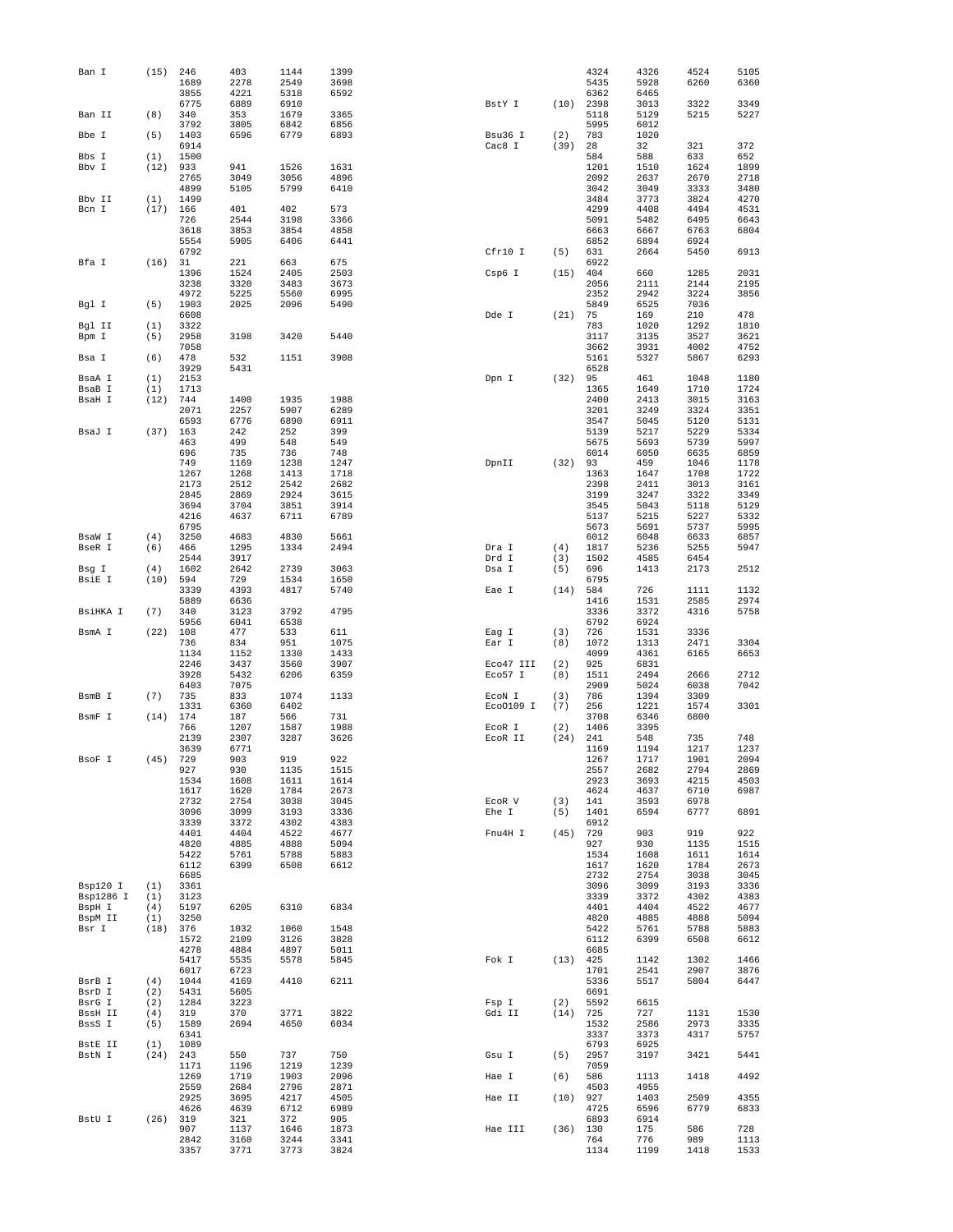|                     |             | 1897         | 2090         | 2587         | 2687         |                  |             | 3997         | 4326         | 4375         | 4585         |
|---------------------|-------------|--------------|--------------|--------------|--------------|------------------|-------------|--------------|--------------|--------------|--------------|
|                     |             | 2976<br>3374 | 3088<br>3582 | 3338<br>3627 | 3363<br>4318 |                  |             | 4658<br>5536 | 4909<br>5742 | 5309<br>6337 | 5390<br>6395 |
|                     |             | 4492         | 4503         | 4521         | 4955         |                  |             | 6655         | 6939         |              |              |
|                     |             | 5413<br>6645 | 5493<br>6794 | 5760<br>6802 | 6347<br>6926 | Msc I<br>Mse I   | (3)<br>(27) | 586<br>36    | 1113<br>1009 | 1418<br>1121 | 1151         |
| Hga I               | (12)        | 383          | 644          | 897          | 1493         |                  |             | 1175         | 1816         | 2430         | 3260         |
|                     |             | 2338         | 3331         | 3835         | 4587         |                  |             | 3401         | 3405         | 3488         | 4022         |
| HgiA I              | (7)         | 5165<br>340  | 5897<br>3123 | 6455<br>3792 | 6924<br>4795 |                  |             | 4120<br>5235 | 4248<br>5240 | 4307<br>5254 | 5183<br>5307 |
|                     |             | 5956         | 6041         | 6538         |              |                  |             | 5542         | 5581         | 5946         | 6318         |
| HgiE II             | (2)         | 5056         | 6536         |              |              |                  |             | 6499         | 6696         | 6966         |              |
| Hha I               | (41)        | 321<br>650   | 323<br>907   | 372<br>926   | 374<br>1402  | Msl I<br>Msp I   | (4)<br>(30) | 2178<br>165  | 3000<br>400  | 5622<br>571  | 5781<br>632  |
|                     |             | 1514         | 2508         | 2803         | 2844         |                  |             | 725          | 1403         | 2542         | 2605         |
|                     |             | 3160         | 3244         | 3773         | 3775         |                  |             | 2665         | 3196         | 3251         | 3365         |
|                     |             | 3824<br>4326 | 3826<br>4354 | 4101<br>4387 | 4261<br>4657 |                  |             | 3617<br>4831 | 3852<br>4857 | 4195<br>5047 | 4684<br>5451 |
|                     |             | 4724         | 4824         | 4998         | 5107         |                  |             | 5485         | 5552         | 5662         | 5904         |
|                     |             | 5500         | 5593         | 5930         | 6262         |                  |             | 6405         | 6439         | 6791         | 6914         |
|                     |             | 6362<br>6749 | 6465<br>6778 | 6595<br>6832 | 6616<br>6892 | MspA1 I          | (10)        | 6923<br>590  | 6938<br>1622 | 3953         | 4301         |
|                     |             | 6913         |              |              |              |                  |             | 4819         | 5064         | 6005         | 6471         |
| HinC II             | (1)         | 3345         |              |              |              |                  |             | 6665         | 7021         |              |              |
| Hind II<br>HinD III | (1)<br>(1)  | 3345<br>3329 |              |              |              | Nae I<br>Nar I   | (2)<br>(5)  | 633<br>1400  | 6924<br>6593 | 6776         | 6890         |
| Hinf I              | (16)        | 444          | 452          | 793          | 804          |                  |             | 6911         |              |              |              |
|                     |             | 1439         | 1771         | 2223         | 4012         | Nci I            | (17)        | 165          | 400          | 401          | 572          |
|                     |             | 4034<br>4452 | 4055<br>4848 | 4312<br>5365 | 4377<br>7003 |                  |             | 725<br>3617  | 2543<br>3852 | 3197<br>3853 | 3365<br>4857 |
| HinI I              | (12)        | 744          | 1400         | 1935         | 1988         |                  |             | 5553         | 5904         | 6405         | 6440         |
|                     |             | 2071         | 2257         | 5907         | 6289         |                  |             | 6791         |              |              |              |
| HinP I              | (41)        | 6593<br>319  | 6776<br>321  | 6890<br>370  | 6911<br>372  | Nco I<br>Nde I   | (3)<br>(2)  | 1413<br>2047 | 2173<br>6541 | 2512         |              |
|                     |             | 648          | 905          | 924          | 1400         | NgoM I           | (2)         | 631          | 6922         |              |              |
|                     |             | 1512         | 2506         | 2801         | 2842         | Nhe I            | (2)         | 30           | 3482         |              |              |
|                     |             | 3158<br>3822 | 3242<br>3824 | 3771<br>4099 | 3773<br>4259 | Nla III          | (25)        | 62<br>2177   | 1207<br>2516 | 1417<br>2750 | 2117<br>2780 |
|                     |             | 4324         | 4352         | 4385         | 4655         |                  |             | 2975         | 3170         | 3215         | 3514         |
|                     |             | 4722         | 4822         | 4996         | 5105         |                  |             | 3968         | 4135         | 4481         | 5201         |
|                     |             | 5498<br>6360 | 5591<br>6463 | 5928<br>6593 | 6260<br>6614 |                  |             | 5692<br>6209 | 5702<br>6314 | 5780<br>6398 | 5816<br>6765 |
|                     |             | 6747         | 6776         | 6830         | 6890         |                  |             | 6838         |              |              |              |
|                     |             | 6911         |              |              |              | Nla IV           | (38)        | 190          | 203          | 248          | 405          |
| Hpa II              | (30)        | 165<br>725   | 400<br>1403  | 571<br>2542  | 632<br>2605  |                  |             | 523<br>895   | 554<br>1146  | 694<br>1223  | 763<br>1401  |
|                     |             | 2665         | 3196         | 3251         | 3365         |                  |             | 1575         | 1691         | 2280         | 2551         |
|                     |             | 3617         | 3852         | 4195         | 4684         |                  |             | 3089         | 3255         | 3303         | 3351         |
|                     |             | 4831<br>5485 | 4857<br>5552 | 5047<br>5662 | 5451<br>5904 |                  |             | 3363<br>3857 | 3642<br>4223 | 3655<br>4509 | 3700<br>4548 |
|                     |             | 6405         | 6439         | 6791         | 6914         |                  |             | 5320         | 5414         | 5455         | 5666         |
|                     |             | 6923         | 6938         |              |              |                  |             | 6256         | 6594         | 6777         | 6801         |
| Hph I               | (21)        | 1159<br>2527 | 1185<br>2532 | 1403<br>2860 | 2188<br>2884 | Not I            | (1)         | 6891<br>3336 | 6912         |              |              |
|                     |             | 3013         | 3374         | 3380         | 5214         | Nru I            | (1)         | 1646         |              |              |              |
|                     |             | 5441         | 5855         | 6063         | 6096         | Nsp7524 I        | (3)         | 4477         | 6394         | 6761         |              |
|                     |             | 6380<br>7008 | 6389         | 6882         | 6927         | NspB II          | (10)        | 590<br>4819  | 1622<br>5064 | 3953<br>6005 | 4301<br>6471 |
| Kas I               | (5)         | 1399         | 6592         | 6775         | 6889         |                  |             | 6665         | 7021         |              |              |
|                     |             | 6910         |              |              |              | NspH I           | (3)         | 4481         | 6398         | 6765         |              |
| Kpn I<br>Mae I      | (2)<br>(16) | 407<br>31    | 3859<br>221  | 663          | 675          | Pal I            | (36)        | 130<br>764   | 175<br>776   | 586<br>989   | 728<br>1113  |
|                     |             | 1396         | 1524         | 2405         | 2503         |                  |             | 1134         | 1199         | 1418         | 1533         |
|                     |             | 3238         | 3320         | 3483         | 3673<br>6995 |                  |             | 1897         | 2090         | 2587         | 2687         |
| Mae II              | (18)        | 4972         |              |              |              |                  |             |              |              |              |              |
|                     |             |              | 5225         | 5560         |              |                  |             | 2976         | 3088         | 3338         | 3363         |
|                     |             | 744<br>1947  | 1083<br>1988 | 1124<br>2071 | 1935<br>2152 |                  |             | 3374<br>4492 | 3582<br>4503 | 3627<br>4521 | 4318<br>4955 |
|                     |             | 2257         | 2488         | 2578         | 2791         |                  |             | 5413         | 5493         | 5760         | 6347         |
|                     |             | 2962         | 5180         | 5596         | 5969         |                  |             | 6645         | 6794         | 6802         | 6926         |
| Mae III             | (24)        | 6289<br>39   | 6731<br>996  | 1024         | 1089         | Ple I<br>Pme I   | (3)<br>(1)  | 801<br>1817  | 4020         | 4856         |              |
|                     |             | 1233         | 1874         | 1961         | 2310         | PpuM I           | (5)         | 256          | 1221         | 1574         | 3301         |
|                     |             | 2696<br>3969 | 3185<br>4833 | 3229<br>4896 | 3491<br>5012 | Psp1406 I        | (2)         | 3708<br>5596 | 5969         |              |              |
|                     |             | 5295         | 5626         | 5684         | 5837         | PspA I           | (2)         | 399          | 3851         |              |              |
|                     |             | 6025         | 6413         | 6704         | 6724         | Pst I            | (3)         | 923          | 931          | 1107         |              |
| Mbo I               | (32)        | 93           | 459          | 1046         | 1178         | Pvu I            | (3)         | 1650         | 5740         | 6636         |              |
|                     |             | 1363<br>2398 | 1647<br>2411 | 1708<br>3013 | 1722<br>3161 | Pvu II<br>Rsa I  | (4)<br>(15) | 1622<br>405  | 4301<br>661  | 6665<br>1286 | 7021<br>2032 |
|                     |             | 3199         | 3247         | 3322         | 3349         |                  |             | 2057         | 2112         | 2145         | 2196         |
|                     |             | 3545<br>5137 | 5043<br>5215 | 5118<br>5227 | 5129<br>5332 |                  |             | 2353<br>5850 | 2943<br>6526 | 3225<br>7037 | 3857         |
|                     |             | 5673         | 5691         | 5737         | 5995         | Sac I            | (2)         | 340          | 3792         |              |              |
|                     |             | 6012         | 6048         | 6633         | 6857         | Sal I            | (1)         | 3343         |              |              |              |
| Mbo II              | (20)        | 1088<br>1532 | 1301<br>2487 | 1447<br>2757 | 1504<br>2802 | Sap I<br>Sau3A I | (2)<br>(32) | 4099<br>93   | 4361<br>459  | 1046         | 1178         |
|                     |             | 2805         | 2998         | 3320         | 4115         |                  |             | 1363         | 1647         | 1708         | 1722         |
|                     |             | 4349         | 5138         | 5211         | 5966         |                  |             | 2398         | 2411         | 3013         | 3161         |
| Mlu I               | (1)         | 6044<br>3355 | 6153         | 6641         | 6853         |                  |             | 3199<br>3545 | 3247<br>5043 | 3322<br>5118 | 3349<br>5129 |
| Mme I               | (6)         | 831          | 1108         | 3916         | 3968         |                  |             | 5137         | 5215         | 5227         | 5332         |
|                     |             | 4691         | 4875         |              |              |                  |             | 5673         | 5691         | 5737         | 5995         |
| Mnl I               | (58)        | 218<br>462   | 370<br>486   | 389<br>508   | 434<br>512   | Sau96 I          | (34)        | 6012<br>128  | 6048<br>173  | 6633<br>188  | 6857<br>201  |
|                     |             | 568          | 778          | 874          | 1170         |                  |             | 256          | 553          | 692          | 762          |
|                     |             | 1273         | 1306         | 1312         | 1315         |                  |             | 775          | 987          | 1198         | 1221         |
|                     |             | 1321<br>1376 | 1351<br>1392 | 1354<br>1456 | 1369<br>1797 |                  |             | 1574<br>3087 | 1896<br>3170 | 2089<br>3301 | 2686<br>3361 |
|                     |             | 1798         | 2354         | 2472         | 2522         |                  |             | 3362         | 3580         | 3625         | 3640         |
|                     |             | 2603         | 2609         | 2702         | 2840         |                  |             | 3653         | 3708         | 5412         | 5491         |
|                     |             | 2852<br>3314 | 2903<br>3361 | 3023<br>3670 | 3305<br>3822 |                  |             | 5508<br>6800 | 5730<br>6985 | 6346         | 6643         |